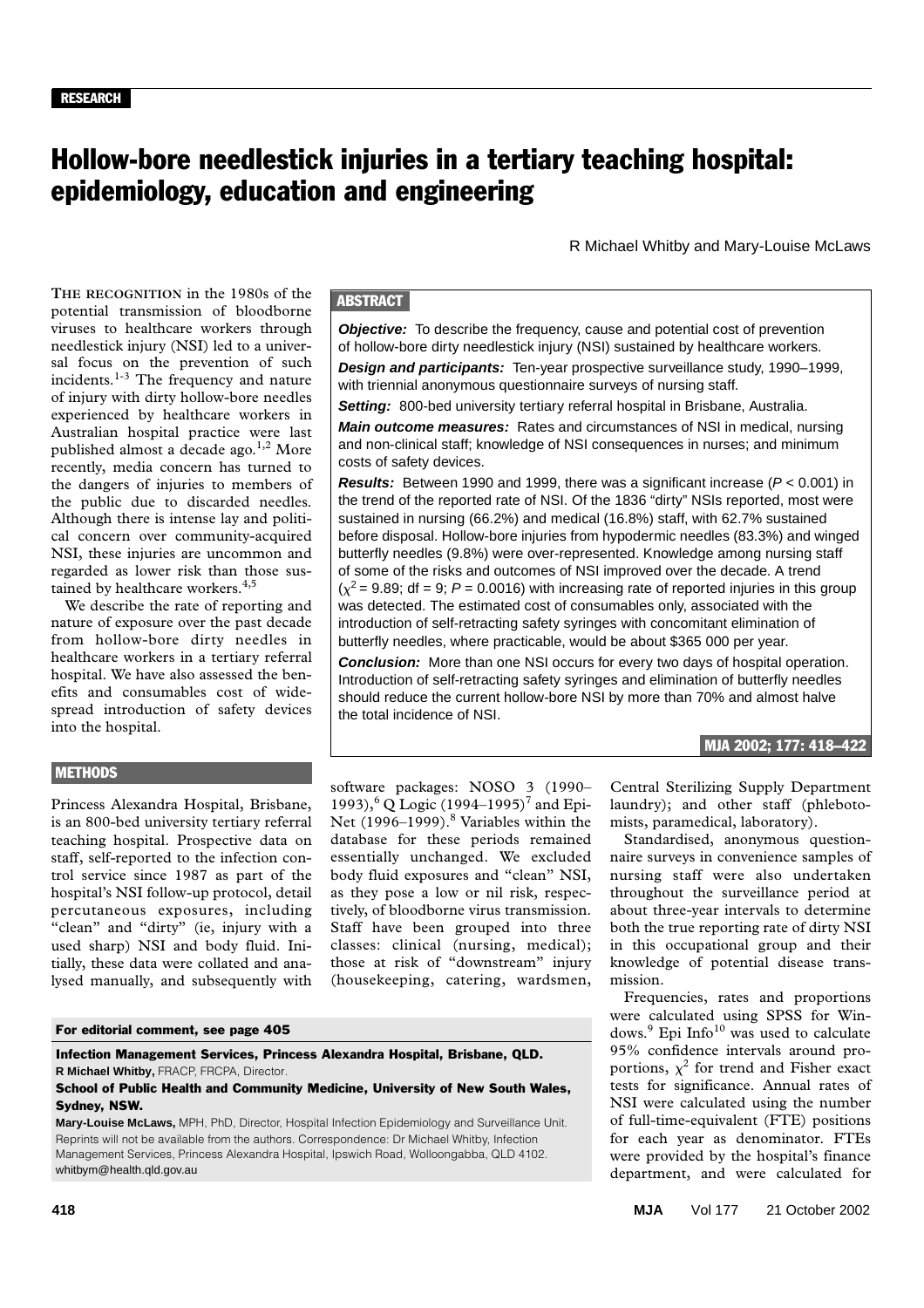#### RESEARCH

|                            | <b>Medical staff</b><br>Rate per 100 FTE<br>per annum |       |               | <b>Nursing staff</b>                     | staff* number | Other staff*<br>number |
|----------------------------|-------------------------------------------------------|-------|---------------|------------------------------------------|---------------|------------------------|
| Year of<br>exposure Number |                                                       |       | <b>Number</b> | Rate per 100 FTE Downstream<br>per annum |               |                        |
| 1990                       | 13                                                    | 5.02  | 95            | 6.20                                     | 12            | 22                     |
| 1991                       | 11                                                    | 3.97  | 122           | 7.90                                     | 5             | 8                      |
| 1992                       | 31                                                    | 9.64  | 134           | 9.15                                     | 8             | 12                     |
| 1993                       | 27                                                    | 9.11  | 98            | 7.29                                     | 10            | 11                     |
| 1994                       | 30                                                    | 10.24 | 126           | 10.12                                    | 11            | 18                     |
| 1995                       | 24                                                    | 8.27  | 123           | 9.54                                     | 8             | 16                     |
| 1996                       | 34                                                    | 11.84 | 139           | 10.43                                    | 9             | 34                     |
| 1997                       | 37                                                    | 12.17 | 132           | 9.90                                     | 6             | 42                     |
| 1998                       | 49                                                    | 15.08 | 118           | 8.70                                     | 6             | 37                     |
| 1999                       | 53                                                    | 14.95 | 128           | 9.23                                     | 9             | 28                     |
| Total                      | 309                                                   | 10.27 | 1215          | 8.79                                     | 84            | 228                    |

*P*=0.0016. \*Denominator data for all surveillance years not available.

each staff category as the mean of the number of FTE positions at the end of each financial year of the study period. We assumed that significant fluctuations in the number of FTEs due to annual leave or changes in staffing levels did not occur.

#### **RESULTS**

#### *Epidemiology*

In the 10-year surveillance period, 1836 reported NSI events were classified as "dirty" (Box 1). The reported rate of dirty NSI increased significantly  $(P < 0.001)$  over the surveillance period, with 66.2% occurring in nurses, and 16.8% in doctors.

The causal device was recorded in 1478 medical and nursing incidents. Injuries not implicating a hollow-bore needle occurred on 513 (34.7%) occasions; of these, the two major contributors were solid suture needles (158/513; 30.8%) and scalpel blades (68/513; 13.3%). The remainder (965/1478; 65.3%) involved hollow-bore needles.

These 965 hollow-bore NSI included injuries due to intravenous cannulas (47; 4.9%), butterfly needles (95; 9.8%) and hypodermic needles (804; 83.3%). Clinical activities associated with NSI involving hollow-bore needles included intramuscular or subcutaneous injections (201; 20.8%), direct IV injections

(185; 19.2%), obtaining venous or arterial blood (133; 13.8%), aspirating or injecting into an IV line (82; 8.5%), and other, unspecified activities (345; 35.8%). Of the injuries involving hollow-bore needles, 287 (29.7%) occurred during use, 320 (33.2%) after use but before disposal, 89 (9.2%) during disposal, and 250 (25.9%) during other or unknown circumstances. Recapping of hollow-bore needles caused 134 injuries, with NSI being 3.44 times more likely  $(P < 0.001)$  to be associated with recapping in the first five years of the surveillance period compared with the latter five years.

Of the injuries sustained by all categories of staff, most (62/104; 60%) of the incidents involving butterfly needles occurred after use, but before or during disposal. Of the IV cannula incidents sustained by all staff, 24/56 (43%)

occurred in areas of high dependence: 15 in the emergency department and nine in the operating theatres or intensive care unit. No difference was found in the frequency of IV cannula injuries by hospital location over the 10-year period  $(P = 0.694)$ .

Circumstances associated with NSI in all staff for the entire survey period (Box 2) illustrate that, although downstream injury (ie, injury after disposal in nonclinical staff) contributed to relatively few incidents (11%), more of these were associated with injury during cleaning, reflecting equipment design, than with careless disposal. Only seven injuries were recorded after appropriate disposal, mainly due to overfilling of containers.

One hundred and twenty-seven (6.9%) staff members were exposed to potential infection through NSI from patients with known bloodborne viruses. Five staff suffered injuries associated with HIV-positive patients. Twenty-three, of whom 19 were immune, were exposed to hepatitis B virus (HBV). The incidence of immunity to HBV of staff reporting an NSI increased significantly (trend  $\chi^2$  = 7.685; df = 1; *P* = 0.006), from 60.6% (95% CI, 52.0%–68.7%) in 1990 to 89.4% (95% CI, 84.6%– 93.2%) by 1999. Since testing of source for hepatitis C began in 1991, 99 staff members have been exposed. No seroconversion to HIV, HBV or HCV infection was recorded.

#### *Education*

We have previously published data demonstrating an improvement of NSI incidence and reporting in nursing staff in

| 2: Circumstances associated with dirty needlestick injury |               |                     |  |  |  |  |
|-----------------------------------------------------------|---------------|---------------------|--|--|--|--|
| <b>Circumstances</b>                                      | <b>Number</b> | % (95% CI)          |  |  |  |  |
| During use                                                | 678           | 36.9% (34.7%-39.2%) |  |  |  |  |
| After use and before disposal                             | 474           | 25.8% (23.8%-27.8%) |  |  |  |  |
| During disposal                                           | 276           | 15.0% (13.4%-16.8%) |  |  |  |  |
| After appropriate disposal                                | 7             | $0.4\%$ (0.2%-0.8%) |  |  |  |  |
| While cleaning sharp equipment                            | 116           | $6.3\%$ (5.2%-7.5%) |  |  |  |  |
| After inappropriate disposal                              | 79            | $4.3\%$ (3.4%-5.3%) |  |  |  |  |
| Other                                                     | 78            | $4.2\%$ (3.4%-5.3%) |  |  |  |  |
| Unknown                                                   | 128           | $7.0\%$ (5.8%-8.2%) |  |  |  |  |
| Total                                                     | 1836          |                     |  |  |  |  |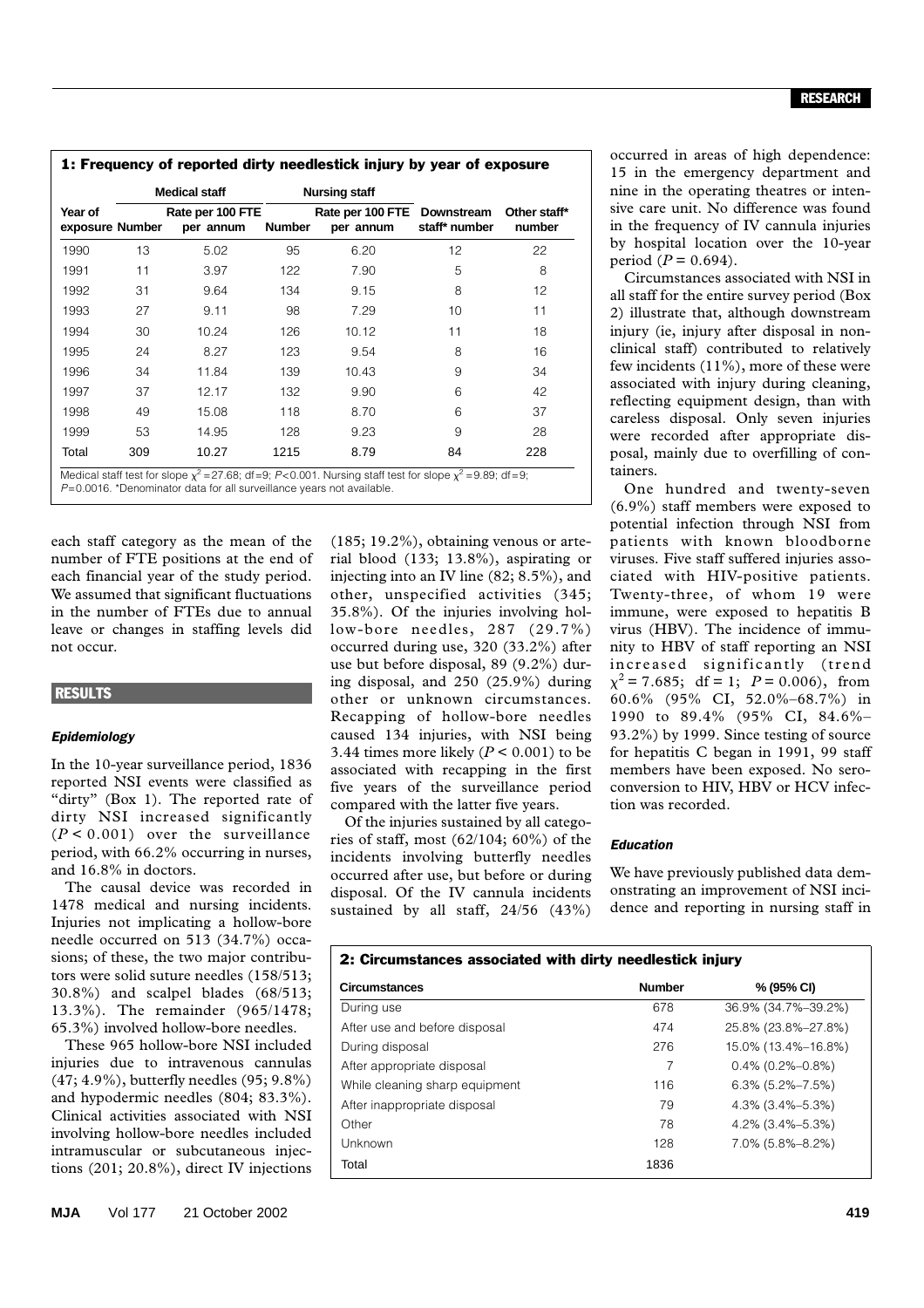|      | <b>Nurse</b><br>participants | Nurses who sustained<br>any NSI (clean or dirty) |                                           | Dirty NSI in nurses who sustained<br>any NSI (clean or dirty) |                                      | Nurses who did not report NSI<br>(clean or dirty) |                                        |
|------|------------------------------|--------------------------------------------------|-------------------------------------------|---------------------------------------------------------------|--------------------------------------|---------------------------------------------------|----------------------------------------|
| Year |                              | <b>Number</b>                                    | % (95% CI)                                | <b>Number</b>                                                 | % (95% CI)                           | <b>Number</b>                                     | % (95% CI)                             |
| 1987 | 336                          | 188                                              | 56% (51%-61%)                             |                                                               | <b>NA</b>                            | 120                                               | 64% (51%-61%)                          |
| 1989 | 333                          | 51                                               | 15% (12%-20%)                             |                                                               | <b>NA</b>                            | 13                                                | 26% (14%-40%)                          |
| 1992 | 350                          | 53                                               | 15% (12%-19%)                             |                                                               | <b>NA</b>                            | 12                                                | 4% (1%–13%)                            |
| 1995 | 197                          | 37                                               | 19% (14%–25%)                             | 28                                                            | 76% (59%-88%)                        | 5                                                 | 14% (5%-29%)                           |
| 1998 | 193                          | 51                                               | 26% (20%-33%)                             | 32                                                            | 63% (48%-76%)                        | 12                                                | 24% (13%-38%)                          |
| 2001 | 215                          | 47                                               | 22% (17%-28%)                             | 34                                                            | 72% (57%-84%)                        |                                                   | 15% (6%-28%)                           |
|      |                              |                                                  | Slope $\chi^2$ = 47.95; df = 1; P < 0.001 |                                                               | Slope $x^2$ = 0.05; df = 1; P = 0.81 |                                                   | Slope $\chi^2$ = 4.1; df = 1; P = 0.04 |

the late  $1980s$ .<sup>11</sup> Regular anonymous surveys from 1987 onwards (Box 3) demonstrated a highly significant  $(P < 0.001)$  initial decline in the number of nursing staff who reported sustaining an NSI, although the rate from 1989 onwards has been constant. Similarly, over the period, failure of nursing staff to report NSI significantly fell  $(P = 0.0015)$  to a low of 4% in 1992, followed by a constant rate of under-reporting of 14%–24% as the decade progressed.

Responses to the knowledge questionnaire indicated an increasingly held view  $(\chi^2 = 50.45; df = 4; P < 0.001)$  that HBV and HIV ( $\chi^2 = 28.54$ ; df = 4;  $P = 0.001$ ) are transmitted by NSI but are not fatal diseases. However, the incorrect perception that HCV is a terminal illness increased from 16.8% (95% CI, 11.8%–22.7%) in 1995 (when it was added to the questionnaire) to 25.1% (95% CI, 19.5%– 31.5%) in 2001.

#### *Engineering*

Protective IV equipment can be classified by the likelihood of transmission of a bloodborne virus from the NSI it is designed to prevent (Box 4). Although needleless IV systems have been widely implemented, price remains a major barrier to introducing other devices. In general, protective designs are sold at a premium compared with "non-safety" alternatives. Based on our hospital in 2000, the cost of consumables for the device and the likely reduction in NSI associated with hospital-wide introduction of these safety devices is illustrated in Box 4. This calculation assumes that,

where a device is introduced, it will prevent all the NSI associated with nonprotective equipment. Categories are not mutually exclusive (eg, NSI from aspiration from the side-arm of an intravenous line will be eliminated by introduction of a needleless IV system, but also potentially reduced if the syringe used in the procedure incorporates a self-retracting needle).

## **DISCUSSION**

The only similar Australian study published reported a rate of 9.4/100 FTE per year in nursing staff,<sup>1</sup> similar to our hospital's mean rate of 8.79/100 FTE per year in nursing staff over the 10-year survey period (1990–1999). Only one  $\frac{1}{2}$  overseas study<sup>12</sup> is comparable, as it too followed NSI rates in a single institute after multifocused interventions. The researchers assessed NSI rates per FTE per year over an eight-year period  $(1990-1998).$ <sup>12</sup> Hollow-bore NSI in all healthcare workers, excluding physicians (who were not assessed), declined from 65/100 FTE per year to 16/100 FTE per year. However, even this improved rate of 16/100 FTE per year is more than twofold higher than that reported previously in Australia<sup>1</sup> and in our study.

Although non-hollow-bore sharps injuries constitute a significant proportion of incidents (34.7%), interventions to prevent NSI have focused on hollowbore needles, which were the most frequent source of NSI and pose the greatest risk of bloodborne virus transmission.<sup>13</sup> Orientation and reinforcement education sessions were conducted over the entire survey period. Additionally, awareness and "ownership" were facilitated by competitions held to develop educational posters that were subsequently displayed in all clinical areas. Physical interventions included introduction of a recapping device<sup>11,14</sup> (1987) to allow safe recap-

| 4: Cost-benefit analysis of safety devices                            |                            |                                                  |                                                |                                        |                                                         |                                                                      |  |
|-----------------------------------------------------------------------|----------------------------|--------------------------------------------------|------------------------------------------------|----------------------------------------|---------------------------------------------------------|----------------------------------------------------------------------|--|
| <b>Device</b>                                                         | <b>NSI risk</b><br>avoided | Unit<br>cost of<br>standard<br>design<br>(cents) | Unit<br>cost of<br>safety<br>design<br>(cents) | Anticipated<br>number used<br>per year | <b>Increased</b><br>budgetary<br>cost per<br>year (\$A) | <b>Maximum</b><br>hollow-bore<br><b>NSI</b><br>prevented<br>per year |  |
| Syringes with self-<br>retracting needles                             | High                       | 12                                               | $65 - 110$                                     | 685 000                                | $365000 -$<br>671 000                                   | 62.3%                                                                |  |
| Safety butterfly<br>needles                                           | High                       | 34                                               | 127                                            | 24 000                                 | 22 000                                                  | 9.8%                                                                 |  |
| Safety intravenous<br>peripheral cannulas                             | High                       | 86                                               | 192                                            | 65 000                                 | 69 000                                                  | 4.9%                                                                 |  |
| <b>Needleless</b><br>intravenous system                               | Low                        | <b>NA</b>                                        | <b>NA</b>                                      | ΝA                                     | $22,500*$                                               | 8.5%                                                                 |  |
| *Based on data supplied by Becton-Dickinson, North Ryde, Sydney, NSW. |                            |                                                  |                                                |                                        |                                                         |                                                                      |  |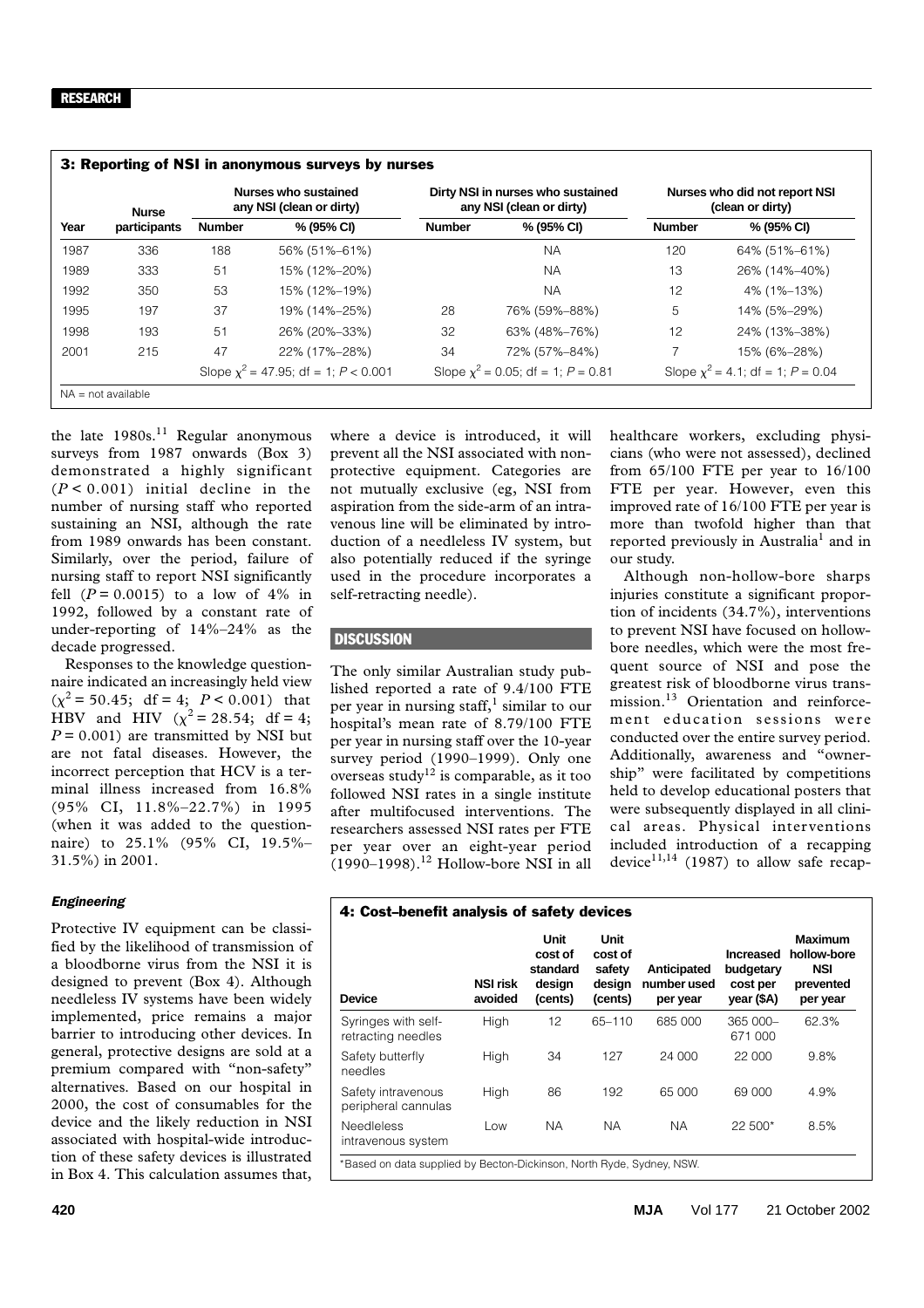ping as an alternative to immediate disposal; positioning of approved "sharps" bins in areas of clinical activity and on trolleys wheeled to the bedside to facilitate immediate needle disposal<sup>15,16</sup> (1989); and introduction of a commercial closed disposal system with sealed containers removed from the hospital by contractors (1989). Safety intravenous cannulas were introduced into the emergency department and operating theatre suite in 1994, but not more widely. The hospital has not used a needleless intravenous (IV) system during the past 15 years, except in the operating theatres from 1995 onwards.

Certain areas of improvement have been identified, including reduction in recapping $11$  and increasing knowledge in nurses of the possible outcome of bloodborne virus infection. However, the NSI rate per year at Princess Alexandra Hospital (PAH) has not declined over the past decade. The overall increase in the total reported rate may be artificial. It might be explained by better reporting of NSI by medical staff (Box 1), whose rate of NSI as an occupational group now exceeds that of nurses. In contrast, repeated anonymous surveys of nurses suggest that their rate of reporting dramatically improved to the early 1990s. Since then, a constant 76%–96% of the true rate has been maintained for the rest of the decade (Box 3).

The reduction in hazard achieved from better equipment design is pivotal to improvement in safety and quality in all areas of healthcare facilities.<sup>17,18</sup> While our study has demonstrated an increased knowledge and awareness of the consequences of NSI in nurses, a high endemic level of NSI continues (Box 1). Further improvement in NSI safety is likely to come not from low cost educational programs, but from engineering.19 The benefits of safer devices over behaviour modification have been widely debated,<sup>17,20</sup> and culminated in 1999 in the United States with the passage of the Needlestick Injury Safety and Prevention Act 2000.<sup>21</sup> This requires the bloodborne virus exposure control plans of US hospitals to "reflect changes in technology that eliminate or reduce the exposure to blood borne pathogens". Multiple safety devices

have been developed and variable effects reported.<sup>22-26</sup> All the devices are more expensive than those they replace, and thus their widespread introduction carries significant economic cost. The benefits and limitations of such interventions need careful assessment against the background epidemiology of percutaneous exposures within a given healthcare setting.

Our study indicates that 127 (6.9%) of reported dirty NSI at PAH over a decade were associated with a risk of bloodborne virus acquisition. No seroconversion was detected, but, with the low risk of transmission associated with a single exposure, $27$  this outcome was not unexpected. Most healthcare workers are particularly concerned about exposure to HIV. However, while dependent on the background carriage rate of bloodborne virus in a facility's patient population, our experience indicates that Australian healthcare workers are at greatest risk of HCV infection, a disease for which no proven effective prophylaxis exists.

Our data suggest that the introduction of syringes with self-retracting needles could reduce high-risk NSI in our hospital by up to 62%. These devices incorporate automatic retraction of the needle into the barrel of the syringe, provided the user depresses the plunger to the end of the barrel. As this is the normal action when expelling the contents of a syringe, regardless of purpose, it is likely to be carried out without conscious intent. Butterfly needles have again been associated with significant risk of NSI to healthcare workers.<sup>2,28</sup> While protective shielded butterfly needles have been shown to reduce NSI in one trial,29 they require conscious manipulation of a sheath over the needle at the end of a procedure. There is a need for constant educational reinforcement when using these devices, $29$  and this does not augur well for their long term effectiveness in routine clinical practice. Replacement of non-shielded butterfly needles, where practicable, with self-retracting syringes could further reduce NSI by up to 10%.

The crude estimated extra cost per year at Princess Alexandra Hospital for syringes with self-retracting needles at \$0.65 per unit is \$365 000. This figure is conservative, not taking into account

indirect savings from reduction in loss of staff time associated with NSI assessment and follow-up, decreased consumables for laboratory testing of staff and patients, and the intangible benefits of reduced staff anxiety. $30$  Our estimate is not intended to represent a formal cost– benefit analysis, but simply the likely funding necessary to implement purchase of consumables.

Our data show that, at one tertiary referral hospital, more than one potentially high-risk NSI occurs for every two days of hospital operation. Hospital administrators have been shown to be tolerant of a finite NSI rate, although the acceptable threshold varies with their awareness and knowledge of the issue. $31$  It is they who must determine whether the budgetary implications of protective devices are justified by the potential reduction in these exposures. This is not the case in the US, where legislation was introduced without consideration of either its financial impact on individual healthcare facilities, or the differing impacts of varying safety devices on reduction of high-risk exposure. Such a situation should not be allowed to occur in Australia. Introduction of safety devices should not simply be an emotional response to heathcare worker concerns, but must be shown to have proven efficacy and must be accompanied by a cost-containment strategy. Only well-designed clinical trials can provide these data.

#### COMPETING INTERESTS

None identified.

#### ACKNOWLEDGEMENTS

We thank all PAH Infection Control Practitioners who have contributed to the data collection over the past 15 years.

#### **REFERENCES**

- 1. Mallon DFJ, Shearwood DW, Mallal SA, et al. Exposure to bloodborne infections in healthcare workers. *Med J Aust* 1992; 157: 592-595.
- 2. Bowden FJ, Pollett B, Birrell F, et al. Occupational exposure to the human immunodeficiency virus and other bloodborne pathogens: a six year prospective study. *Med J Aust* 1993; 158: 810-812.
- 3. Jagger J, Hunt EH, Brand-Elnaggar J, et al. Rates of needlestick injuries caused by various devices in a University hospital. *N Engl J Med* 1995; 1: 1-11.
- 4. Philipp R. Community needlestick accident data and trends in environmental quality. *Public Health* 1993; 107: 363-369.